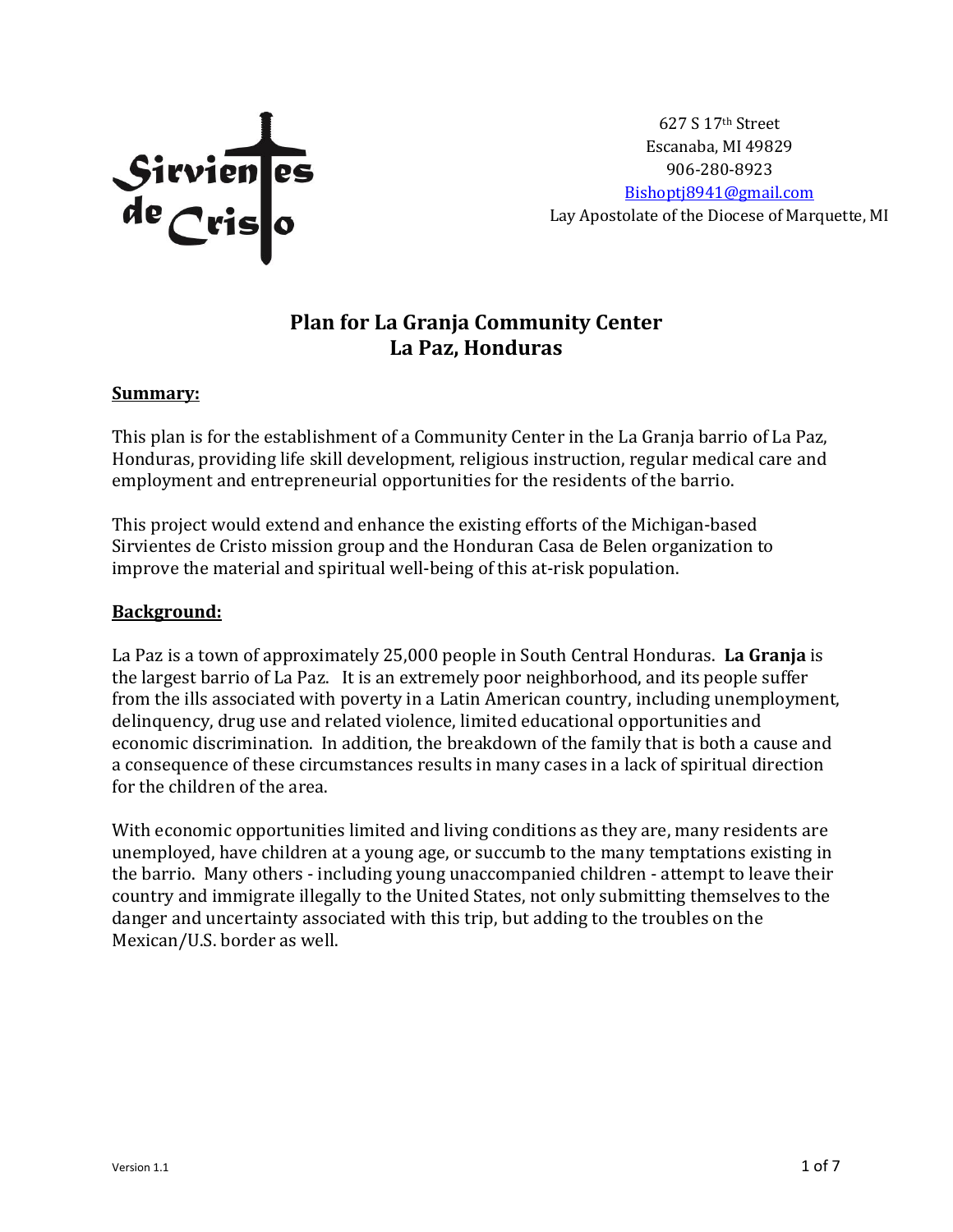**Casa de Belen** is an institution situated in the La Granja barrio, offering the following to the people of La Granja and Honduras:

- A parish community serving the barrio's spiritual needs
- Free, bilingual grade school (sister school of Holy Name Grade School in Escanaba, Michigan)
- Housing and care for elderly poor
- Room and board for seminarians
- Room, board and tuition for needy male adolescent students
- Housing for visiting mission groups

**Sirvientes de Cristo** (Spanish for "Servants of Christ") is a Lay Apostolate of the Diocese of Marquette, based in the Upper Peninsula of Michigan. Its mission is defined as follows:

"To build a spiritual bridge to the poorest of the poor in Latin America. Through prayer, we seek to glorify God - who is Love - and to make manifest that love by application of the Works of Mercy, especially through feeding the hungry, clothing the naked, caring for the sick, sheltering the homeless and educating those in need of instruction (Mt 25:31-46), for the love of Christ urges us on (2 Cor 5:14

The main activity of the group in pursuit of this mission is a yearly two-week mission trip to the town of La Paz in southern Honduras. Among the events the group conducts during this trip are:

- A three day Bible Fiesta for the children of the barrio
- A faith-formation event for barrio teens
- A medical/dental brigade for all barrio residents
- Classes in the development of practical skills (e.g., sewing, wood-working, crotchet, English) aimed at improving the material well-being of the barrio population

See Appendix A for more information on the Sirvientes de Cristo group.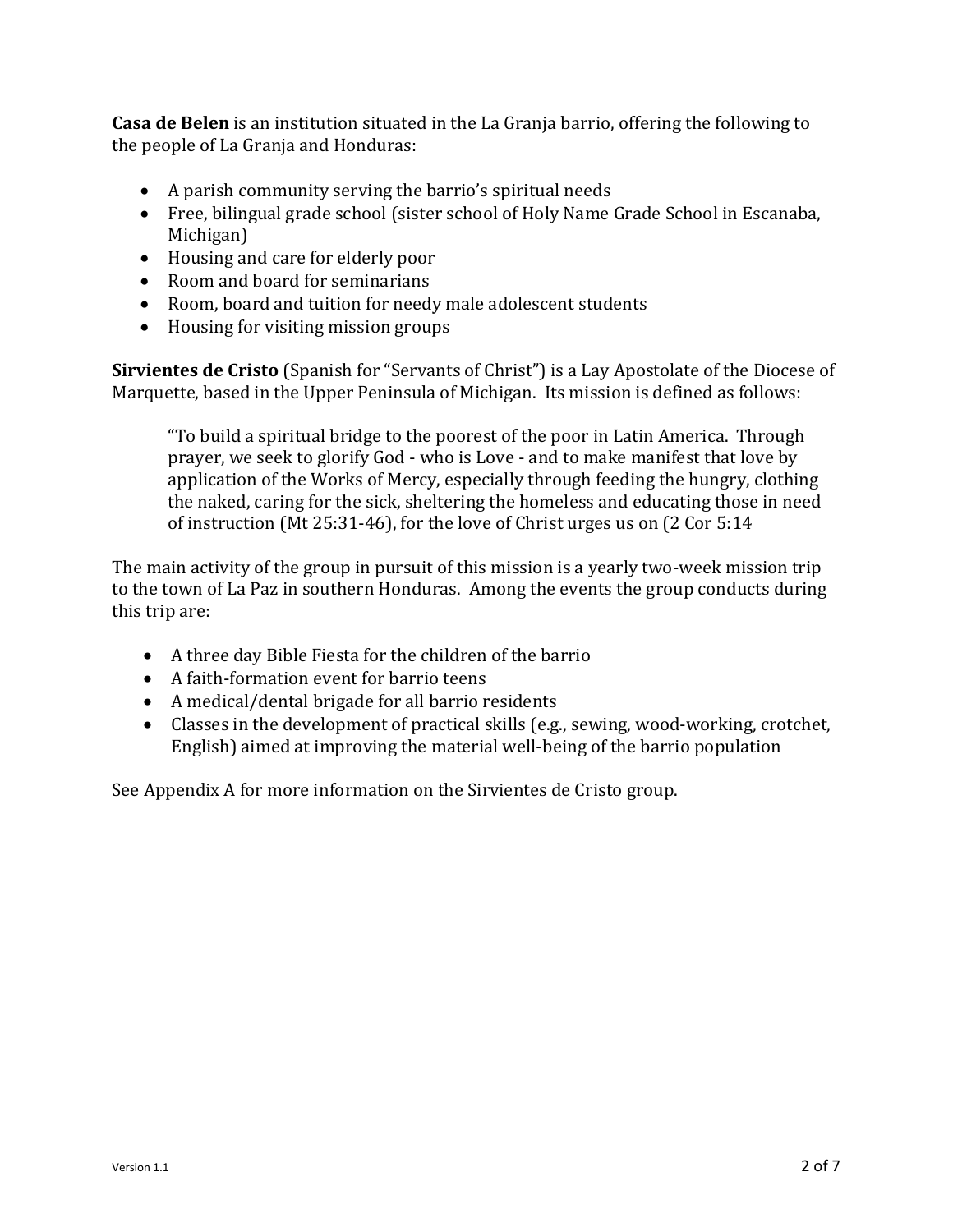#### **The Opportunity:**

The efforts of the team have been met with success and enthusiasm by the residents of La Granja. For example, the Bible fiesta, limited to those between five and ten years of age, is attended by 300 to 350 children, and the team has in the last few years added "Fuego y Luz" ("Fire and Light" in Spanish), a faith formation event for those adolescents who have "graduated" from the Bible Fiesta, in an effort to build on the momentum created by the Bible Fiesta. In addition, from 500 and 700 people attend the medical/dental clinic each year, and the skills classes are always full, with many people having to be turned away.

Out of necessity, these events are currently held in the existing facilities of the Casa de Belen complex, including school classrooms. This causes disruption of the school schedule, restraints on the number of people who can attend and difficulties in the logistics associated with these events. In addition, these limitations have made it impossible to continue with other plans of the team, such as those for more frequent skills training, for a soup kitchen and for regular medical clinics.

The lack of a resident manager throughout the year has also constrained the team's efforts.

#### **Proposed Solution:**

The proposal is for the construction and operation of a Community Center in the heart of La Granja barrio that would combine the learning of practical life skills and employment opportunities with religious instruction for the at-risk residents of the barrio, as well as provide a secure place for other activities of the team, such as religious instruction, medical clinics, food distribution, and other community activities.

The scope of this solution includes:

- Construction of a building to house the Community Center
- Managing and staffing of the facility
- Ongoing operations of the facility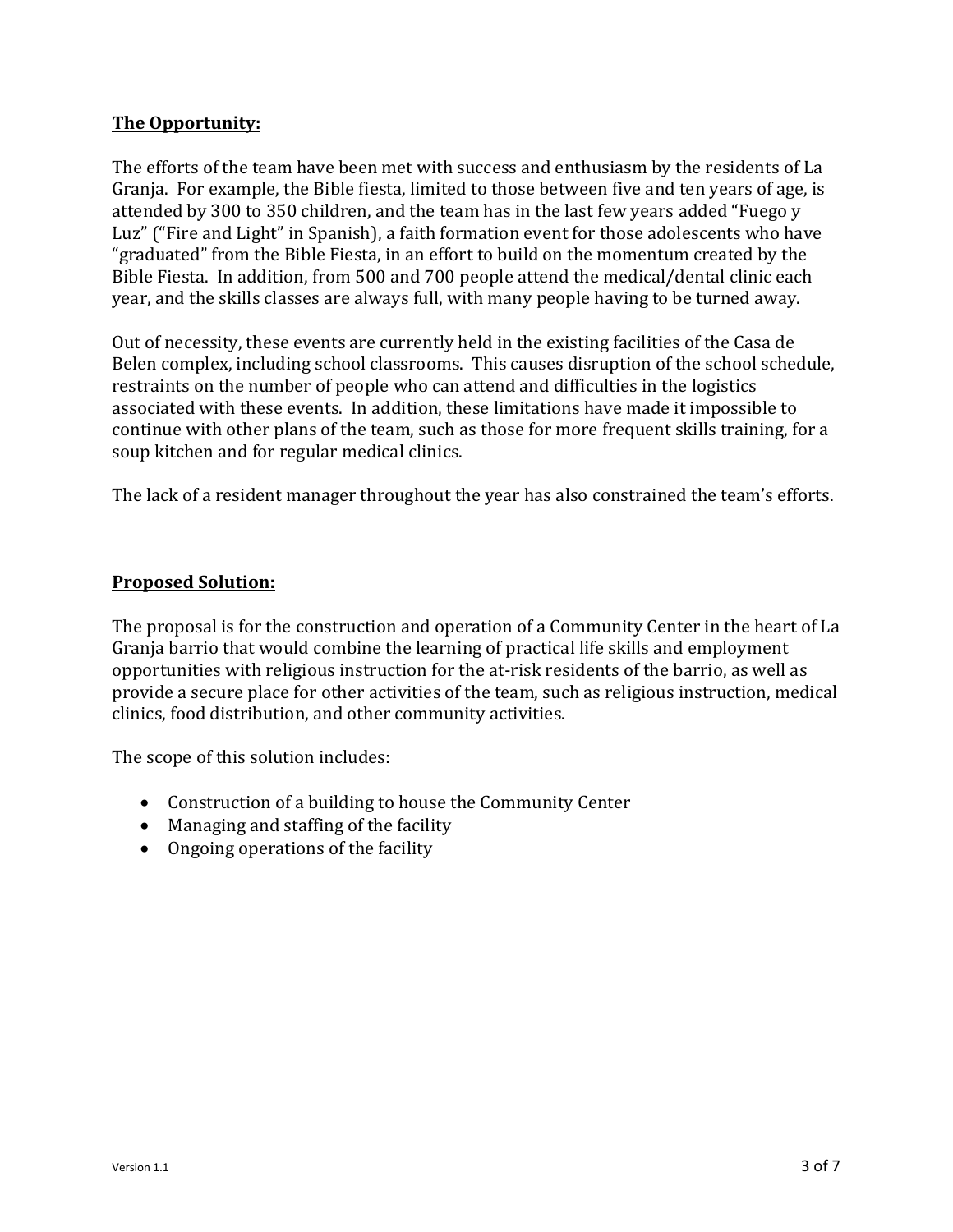# **Construction of a Building to House the Community Center**

A dedicated building will be constructed designed to facilitate the planned Community Center activities and to address the specific security requirements posed by its location in La Granja barrio. This building will have the following characteristics:

- Three large general-purpose rooms to be used as classrooms during skills classes, as group project rooms during Bible Fiestas, and as consultation rooms during medical clinics
- Office for staff, meetings, etc.
- Large room dedicated to religious instruction
- Commercial kitchen
- Dining area
- Restrooms and laundry area

The building will be constructed adjacent to the existing Casa de Belen facility to enable the sharing of equipment, services, and personnel. It has been designed to facilitate future expansion.

See Appendix B for floor plan and drawings of this building.

### **Managing and staffing of the facility**

The facility will be managed and maintained by one employee drawn from the residents of the barrio, working from between 18 and 32 hours per week. The responsibilities of this person will include:

- Control of access to the facility
- Maintenance of the facility and its equipment
- Regular reporting of activities to facility management, including information on events held, participation numbers, security concerns, etc.

In addition, personnel will be employed on a per-event basis for such tasks as supervising workshops and conducting training.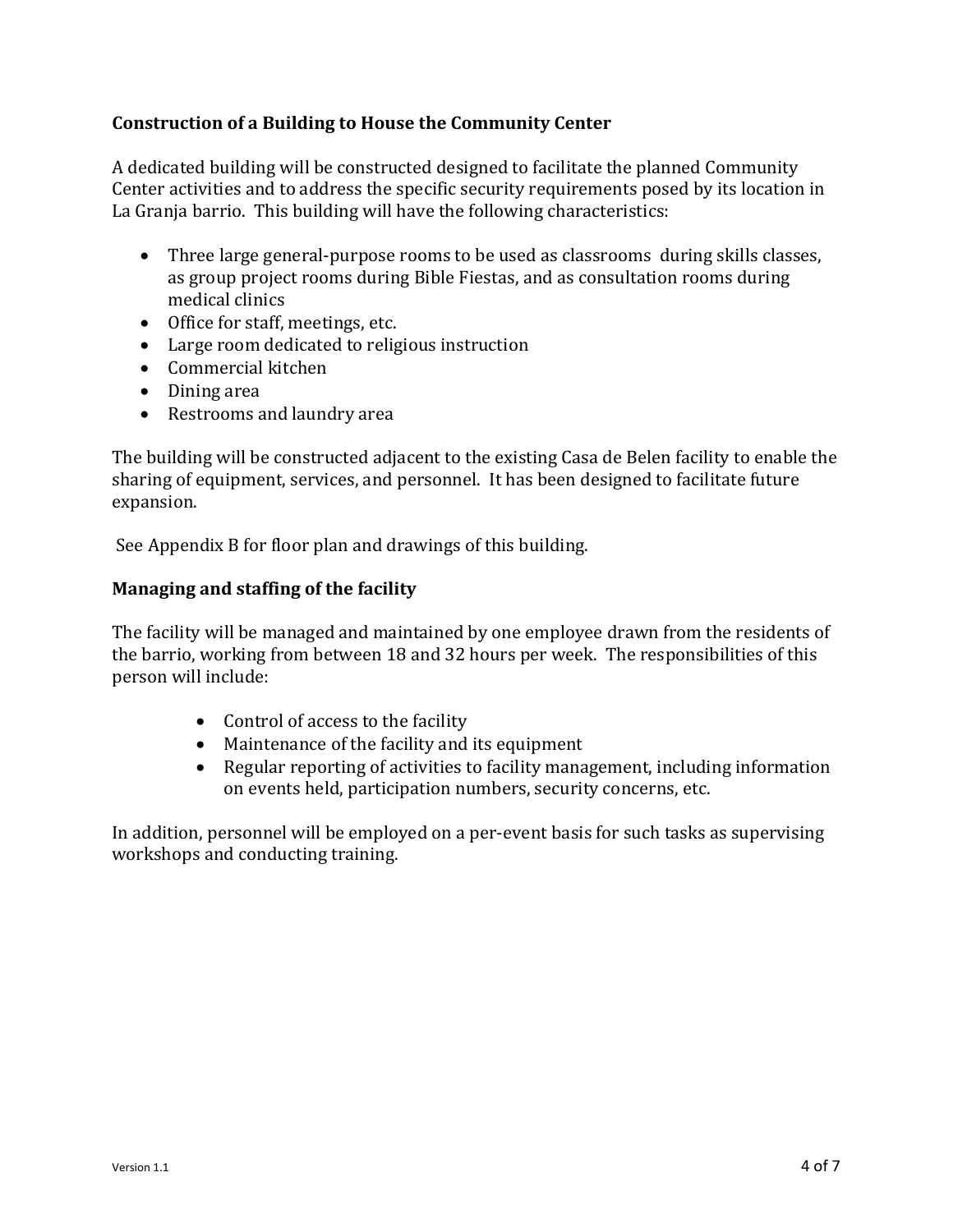### **Ongoing operations of the facility**

The facility will house all the current and future activities of the team, including:

Yearly or bi-annually: Bible Fiesta Medical/Dental Clinic

Monthly: Medical Clinic

Weekly:

Religious instruction Woodworking classes Woodworking workshops Sewing/crotchet workshops Sewing/crotchet classes

(In this document, a "class" is a session directed by a skilled, compensated teacher involving active instruction on aspects of the skill; a "workshop" is an opening of the facility for work by the participants on their own projects, with a compensated helper present to assist and answer questions.)

See Appendix C for details on some of the above events.

### **Sirvientes de Cristo's History in La Granja**

Due to its eleven year history of work in La Granja, Sirvientes de Cristo is uniquely positioned to assist its residents in the enhancement of both their spiritual and material well-being. The commitment of the group to La Granja as evidenced by their ongoing programs have resulted in a high level of understanding, trust, and friendship between the members of the group and the people of the barrio.

It is the perception of the team that all three partners in this enterprise – the barrio residents, Sirvientes de Cristo, and Casa de Belen – are prepared to take the next significant step in our evolution.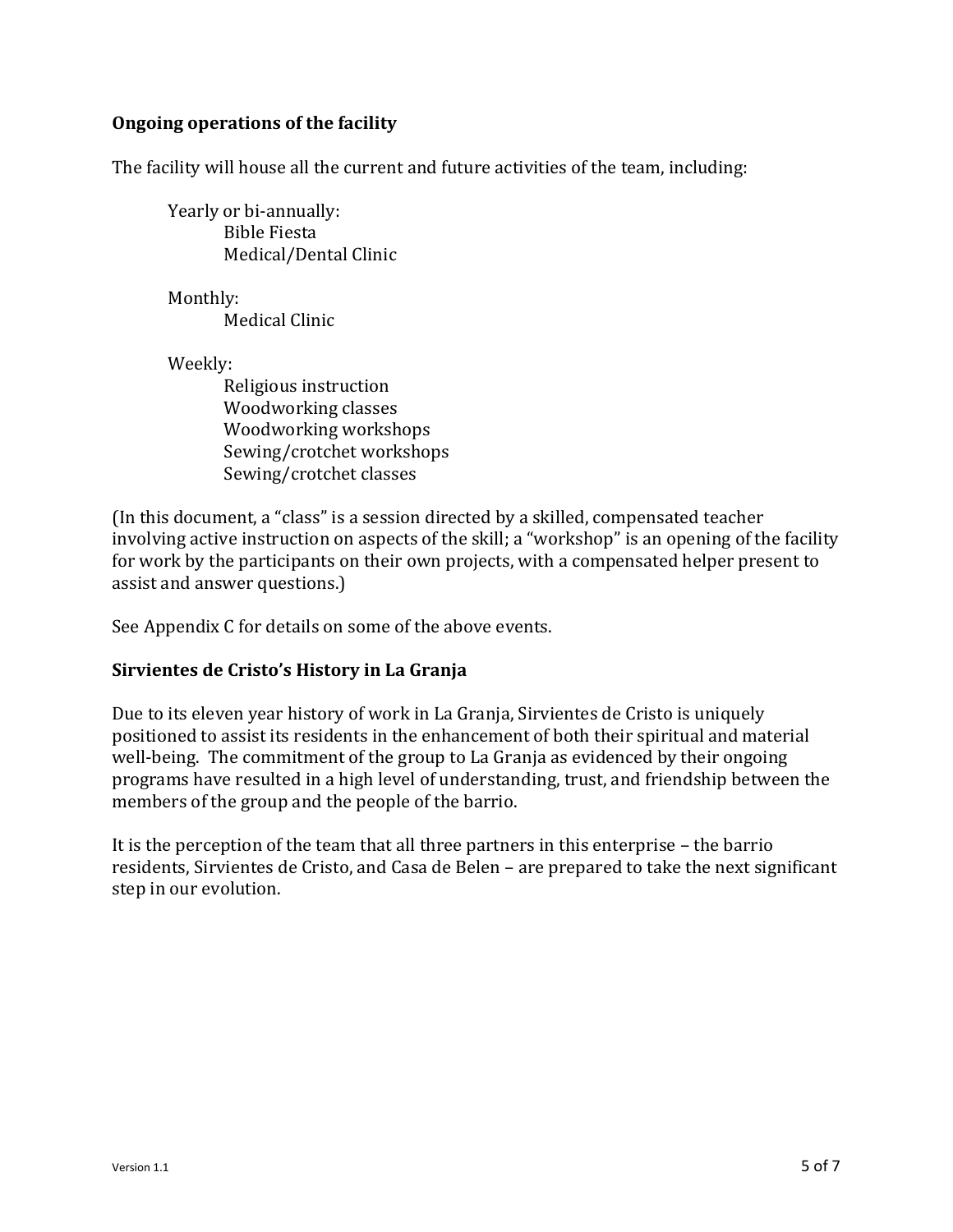# **Timeline:**

The following is the timeline of major milestones of this effort:

| <b>High-Level Timeline</b>                   | <b>Projected Date</b> |
|----------------------------------------------|-----------------------|
| <b>Begin Construction</b>                    | August, 2017          |
| <b>Construction Complete</b>                 | May, 2018             |
| Initiation / First Classes                   | June, 2018            |
| <b>First Medical/Dental Clinic</b>           | June, 2018            |
| <b>Start Regular Classes &amp; Workshops</b> | July, 2018            |
| <b>Begin Faith Formation Classes</b>         | July, 2018            |
| <b>Begin Regular Medical Clinics</b>         | November, 2018        |
| First Bible Fiesta                           | June, 2019            |

# **Budget**

The following is the high level budget for the proposed facility, based on estimates supplied by Casa de Belen and other sources:

| Item                                          | <b>Estimate</b> |
|-----------------------------------------------|-----------------|
| All iron rods, nails and wire                 | \$3,333         |
| Blocks 5-inch                                 | 3,405           |
| <b>Blocks 4-inch</b>                          | 2,405           |
| Stones for foundation                         | 833             |
| Coarse sand                                   | 833             |
| Fine sand                                     | 833             |
| Select filler material                        | 3,429           |
| Labor                                         | 14,286          |
| 700 cement bags                               | 6,667           |
| Roof and tiles                                | 30,000          |
| Furniture, equipment, and appliances          | 11,665          |
| Finishing (doors, windows, trim, paint, etc.) | 10,500          |
| Total:                                        | \$88,189        |